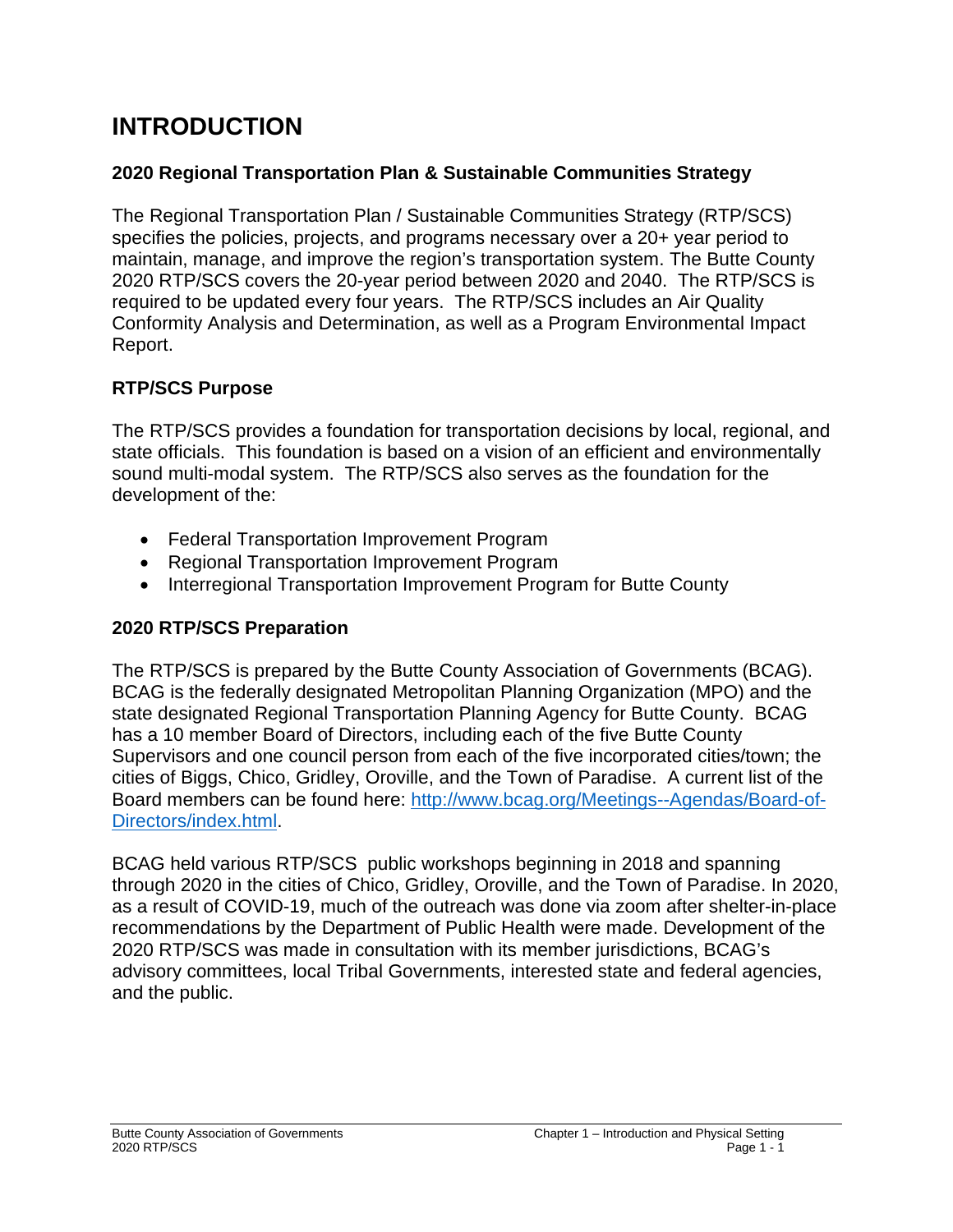### **Document Structure**

The RTP/SCS is divided into four sections with thirteen specific chapters; the Air Quality Demonstration Requirements and the Environmental Impact Report. The four required sections include:

- **1. Policy Element** Outlining the goals, policies, and objectives of the RTP
- **2. Action Element** Identifying each mode of transportation with recommended improvements by short range and long range plans
- **3. Financial Element** Identifying the funding strategy to implement the Action Element, including a set of recommended projects ensuring financial constraint
- **4. Sustainable Communities Strategy** Addressing SB 375 / Global Greenhouse Gas emissions
- **Air Quality Conformity Analysis and Determination (Appendix 1)**
- **Environmental Impact Report (Separate Attachment)**

## **Context of 2020 RTP/SCS and Impacts of Paradise Camp Fire on November 8, 2018**

On November 8, 2019 the Camp Fire destroyed Butte County's 2nd largest city, the Town of Paradise. Approximately 153,000 acres burned resulting in the tragic loss of 85 fatalities, 13,972 residences, 528 commercial buildings, 4,293 other buildings. It was the most devastating wildfire in modern history.

This disastrous event occurred after the initiation of the development of this 2020 RTP/SCS. BCAG, as the designated Metropolitan Planning Organization (MPO) for the Butte County region, is responsible for developing long term regional growth forecasts and maintaining a regional travel demand model for the Butte County region. Both products assist in the preparation and analysis of regional transportation, housing, land use and air quality plans and the associated environmental documents. The forecasts and models are also used by local agencies in preparing and analyzing transportation and land use plans and projects.

Following the Camp Fire, the estimates of current population, housing, land use, and travel are unknown. In addition, the existing long-term forecasts of these planning elements are likely no longer applicable to the region. As a result, BCAG is preparing the "Post-Camp Fire Regional Population & Transportation Study" to analyze regional population, housing, employment, and traffic data for pre (2017/18), post (2019/20), and future time periods. The study will develop several scenarios for population and travel for the 2025, 2035 and 2045 period(s) based on existing research, empirical data, and existing policies available at the time of study development. In addition, an update of the region's transit and non-motorized transportation plan will be completed with the collected data. The Study will inform the 2024 RTP/SCS and various land use, transportation, and housing plans and projects beyond the "best available" data used in development of the 2020 RTP/SCS.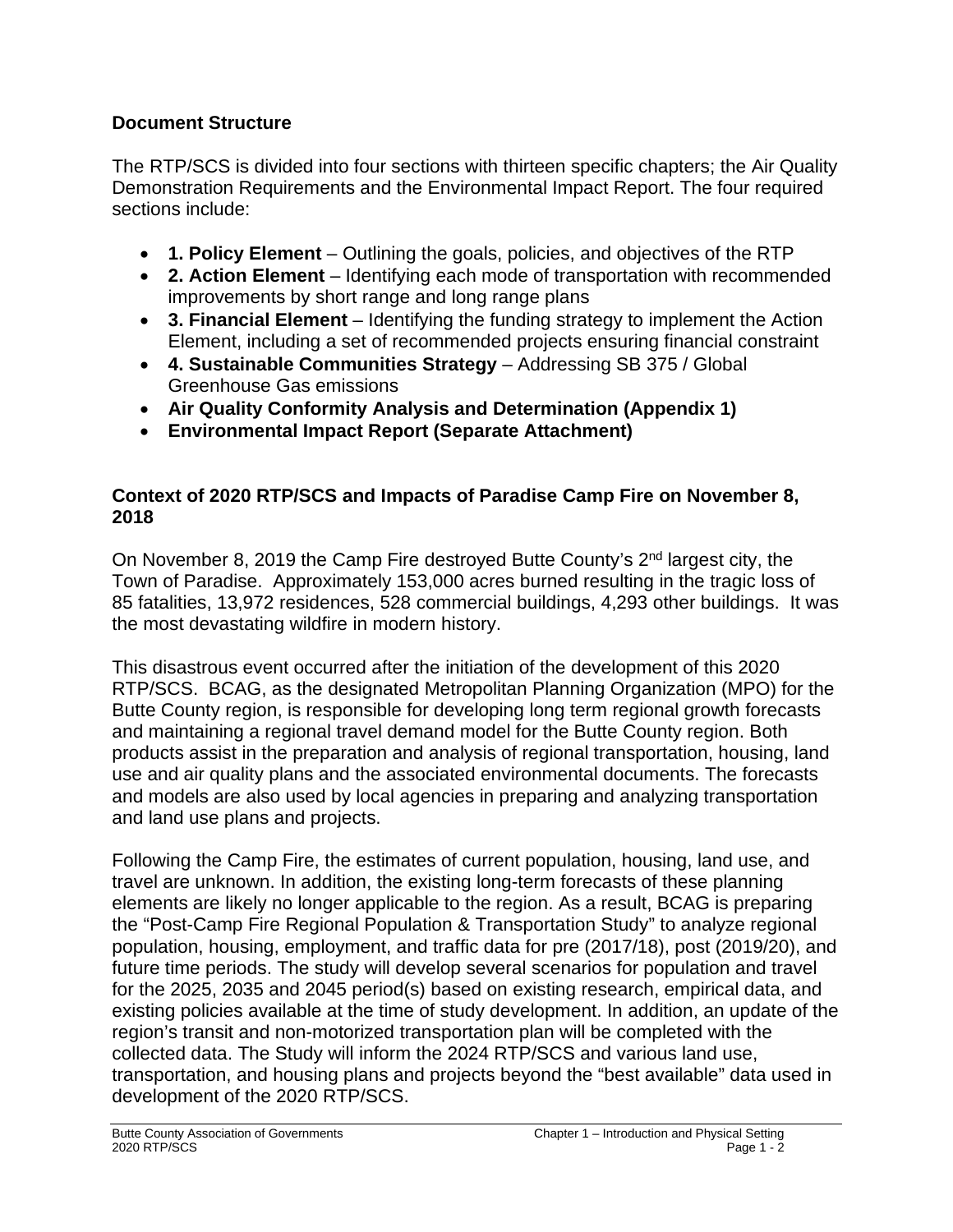#### **Planning Process & Consultation**

The RTP/SCS is the result of a broad planning process. This process involves many government agencies, as well as private interests and the public. Early consultation workshops were held prior to development of the RTP/SCS document. BCAG first updated its Public Participation Plan prior to development the RTP/SCS. An early consultation outreach effort was made to Caltrans' suggested list of interested agencies, including various state and federal resource agencies, local Tribal Governments, interest groups, and BCAG's advisory committees. All public workshops were noticed in the local newspapers and held at various times during the day in order to give interested people various opportunities to be involved. In addition, the RTP/SCS was developed in consultation with its advisory committees, and presentations were made at the Board of Directors meetings which are open to the public. Appendix 3 documents the efforts made to engage the above listed groups.

All components of the Plan were distributed to the Transportation Advisory Committee (TAC). The TAC includes representatives from each of the cities, the county, and the state, as well as representatives from the public, the air district, and the Native American communities. Various government-to-government participation attempts to the local Rancherias were initiated by BCAG. Documentation of BCAG's public involvement outreach is included as an appendix. BCAG also sent correspondence to the surrounding counties, including Tehama County, Glenn County, and the Sacramento Area Council of Governments (SACOG).

The Interagency Consultation Review (ICR) Group is comprised of BCAG, the Butte County Air Quality Management District, Caltrans, FHWA, FTA, EPA, and the California Air Resources Board. The ICR was contacted via email to agree to the emissions analysis and conformity determination requirements applicable to the RTP/SCS. All pertinent material concerning air quality was reviewed with the ICR group.

Butte County is home to five local Native American Rancherias. These include Berry Creek Rancheria of Maidu Indians of California, Mechoopda India Tribe of the Chico Rancheria, Enterprise Rancheria Estom Yumeka Maidu, Mooretown Rancheria and KonKow Valley Band of Maidu Indians. Each Rancheria is contacted concerning the development of the RTP/SCS. In addition, those Rancherias expressing an interest regarding BCAG's planning and programming activities receives an agenda to the BCAG TAC meetings, which include any RTP/SCS development material. BCAG has also extended several invitations to provide government-to-government at site workshops concerning the RTP, as well as any other transportation related workshops. Currently, two Rancheria representatives have attended the BCAG Transportation Advisory Committee meetings.

BCAG will continue to attempt to engage the resource agencies in BCAG's metropolitan planning process. BCAG has maintained a positive working relationship with all interested agencies and individuals. BCAG maintains and "email interest" distribution list for any individual, agency or private company wishing to be involved on its various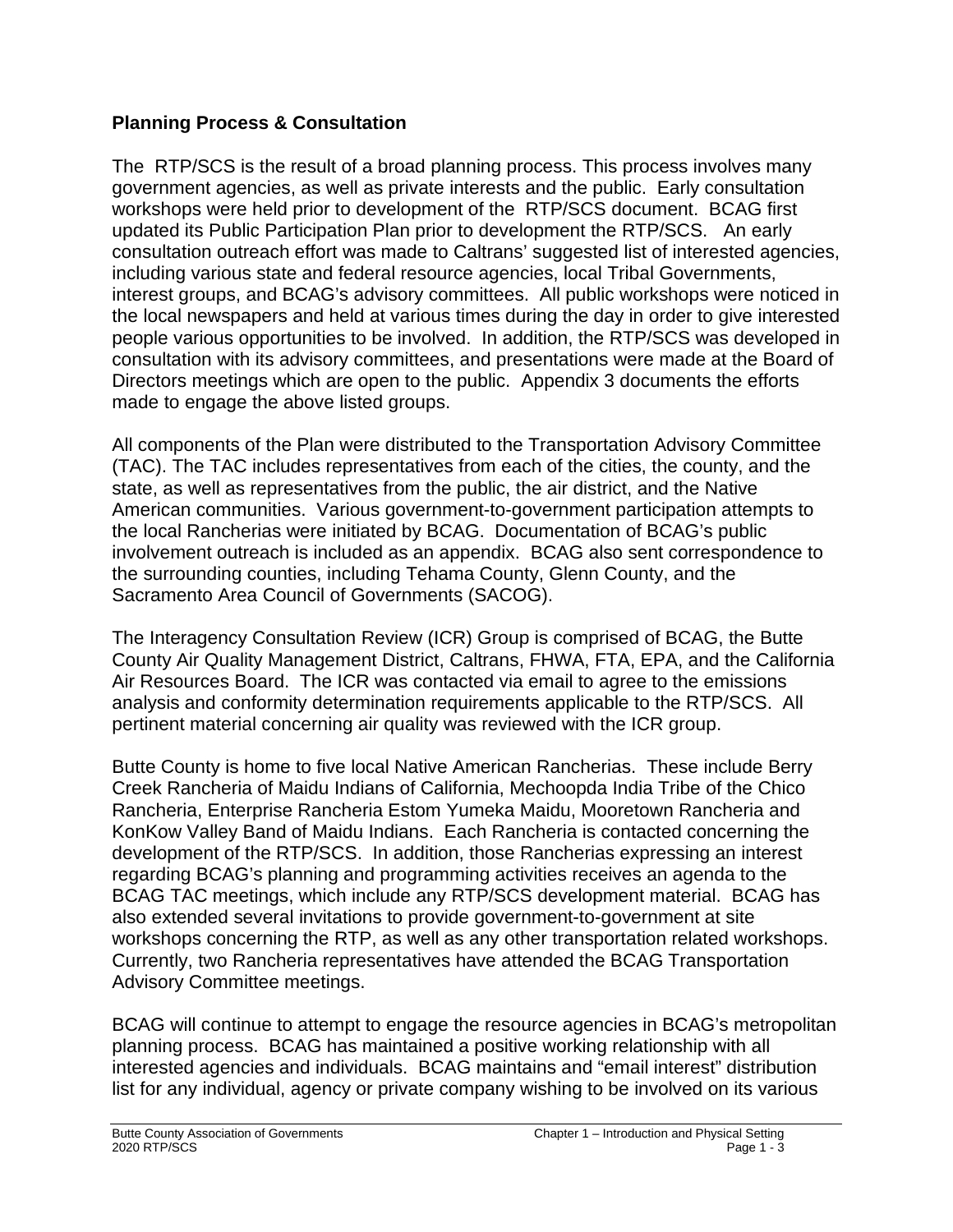planning, programming and project development activities. The RTP/SCS is intended to be consistent with the California Transportation Plan (CTP) developed by Caltrans.

### **Sustainable Communities Strategy Requirements**

In 2008, Senate Bill 375 (SB 375), also known as the Sustainable Communities and Climate Change Act of 2008, was passed as the mechanism to implement passenger vehicle greenhouse gas reductions outlined in Assembly Bill 32 (AB 32).

Under SB 375, BCAG, as the region's Metropolitan Planning Organization (MPO), has been designated by the state to prepare the area's "Sustainable Communities Strategy" (SCS) as an additional component of the 2020 RTP. The SCS demonstrates the integration of land use, housing, and transportation for the purpose of reducing greenhouse gas (GHG) emissions from passenger vehicles. In addition, SB 375 amends CEQA to provide incentives for residential and residential mixed use projects that help to implement the 2020 RTP/SCS.

The SCS has been prepared by BCAG as an integrated component of the RTP's Action Element, and is included within Chapter 4 – Sustainable Communities Strategy. Specific requirements of SB 375, and the locations in which these have been addressed within the 2020 RTP/SCS, is included as Appendix 7.

### **Regulatory Requirements**

BCAG, as the RTPA, is required by State law to prepare the RTP/SCS and transmit it to the California Transportation Commission (CTC) and the California Department of Transportation (Caltrans) every four years. The RTP/SCS is required to be developed as per State legislation, Government Code Section 65080 et seq. of Chapter 2.5, and Federal legislation, U.S. Code, Title 23, Sections 134 and 135, et seq.

The RTP/SCS is required to contain a Policy, Action, Financial Element, Sustainable Communities Strategy (SCS), and to reference environmental and air quality documents. The RTP/SCS is to be adopted by the BCAG Board of Directors, and then submitted to Caltrans and the CTC. State regulations require the SCS be distributed to the California Air Resources Board for approval, once adopted by the BCAG Board of Directors. Federal regulations issued by the Federal Highway Administration (FHWA) and the Federal Transit Administration (FTA) also require the development and adoption of an RTP/SCS.

### **Air Quality Requirements**

The purpose of this conformity determination is to ensure that BCAG's plans and programs "conform" to all applicable federal air quality requirements.

The Clean Air Act Section 176I (42 U.S.C. 7506 I) and EPA's transportation conformity regulations (40 CFR 93.104(b) and (c)) require that each new regional transportation plan (RTP) and transportation improvement plan (TIP) be demonstrated to conform to the State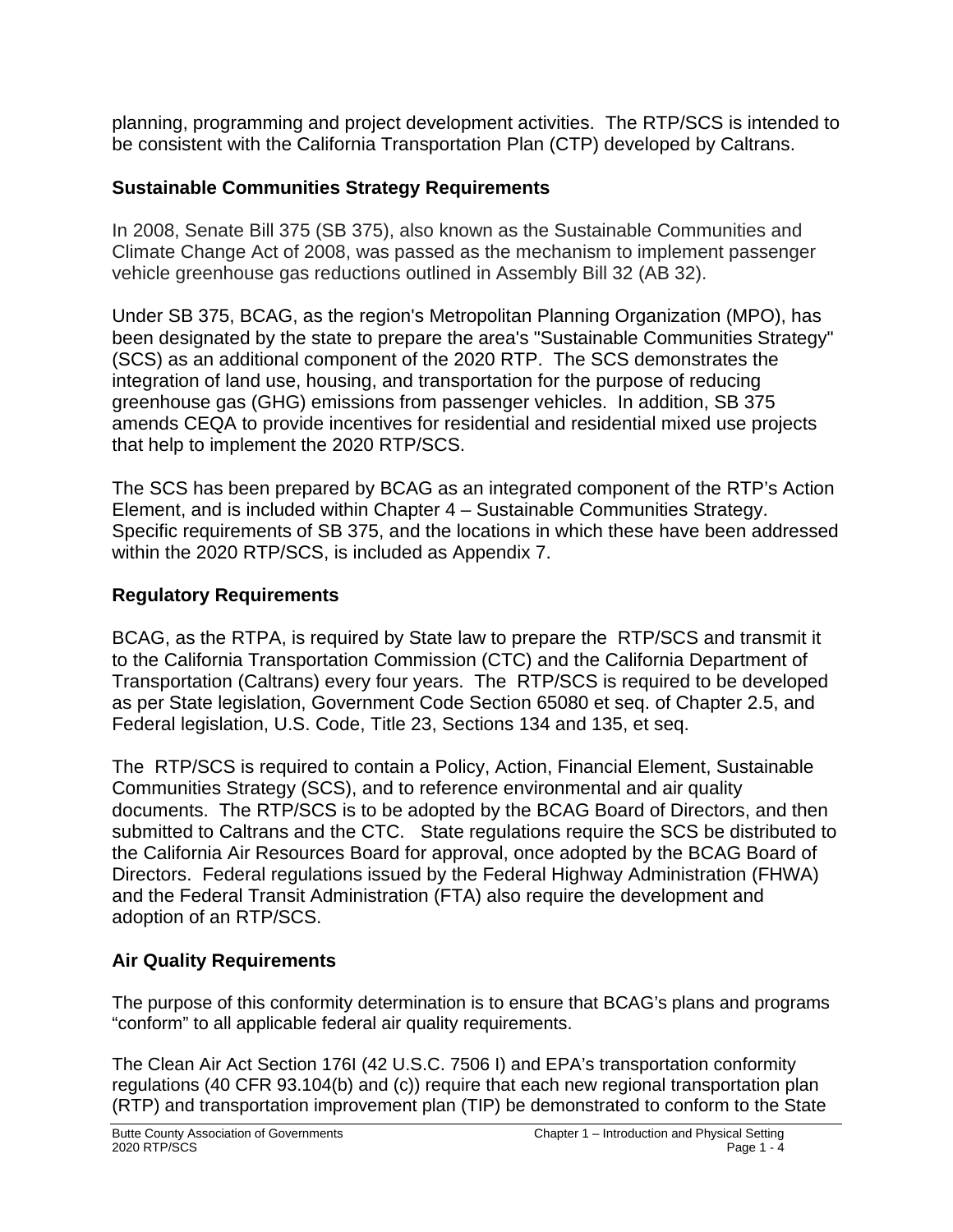Implementation Plan (SIP) before the RTP and FTIP are approved by the MPO or accepted by the U.S. Department of Transportation (DOT). This ensures that federally supported highway and transit project activities will not cause new air quality violations, worsen existing violations, or delay timely attainment of the relevant national ambient air quality standards (NAAQS). Conformity currently applies under EPA's rules to areas that are designated non-attainment, and those re-designated to attainment after 1990 ("maintenance areas").

The region's last conformity determination and emissions analysis was adopted by the BCAG Board of Directors on September 27th, 2018 as part of the approval for the 2019 FTIP. This action was then approved by the Federal Transit Authority (FTA) and Federal Highways Administration (FHWA) on December 7th, 2018.

This transportation air quality conformity determination and emissions analysis shows that transportation projects programmed in the 2020 Butte County Regional Transportation Plan (RTP) and 2019 Federal Transportation Improvement Program (FTIP) are consistent with the applicable SIP.

#### **Butte County's Air Quality Status**

#### **Ozone**

Effective July 20, 2012, Butte County was designated marginal nonattainment under EPA's federal 2008 8-hour ozone National Ambient Air Quality Standards (NAAQS). Effective August 3, 2018, Butte County was designated marginal nonattainment under EPA's federal 2015 8-hour ozone NAAQS.

Because of these designations, transportation projects occurring within Butte County are subject to an air quality conformity determination for the ozone precursors Reactive Organic Gases (ROG) and Oxides of Nitrogen (NOx).

Previously, under EPA's 1-hour ozone rule, Butte County was designated "non-attainment – transitional" (Section 185A) and was not required to develop an attainment SIP with an emissions budget.

Since no emissions budget exists from a prior SIP submittal that has been found adequate by EPA, or was part of an approved SIP, an interim conformity test applies. In order to make a conformity determination under the 2008 federal 8-hour standard, future emissions of ROG and NOx must be no greater than 2011 emissions levels, or the build/no-build test must be passed. Similarly, to make a conformity determination under the 2015 federal 8 hour standard, future emissions of ROG and NOx must be no greater than 2017 emissions levels, or the build/no-build test must be passed.

### **Carbon Monoxide**

As a result of a 1998 SIP revision approved by EPA, Butte County (Chico Urbanized area) was re-designated from non-attainment to attainment with a Maintenance SIP for carbon monoxide (CO). In 2007, the 1998 Maintenance SIP was updated by ARB and approved by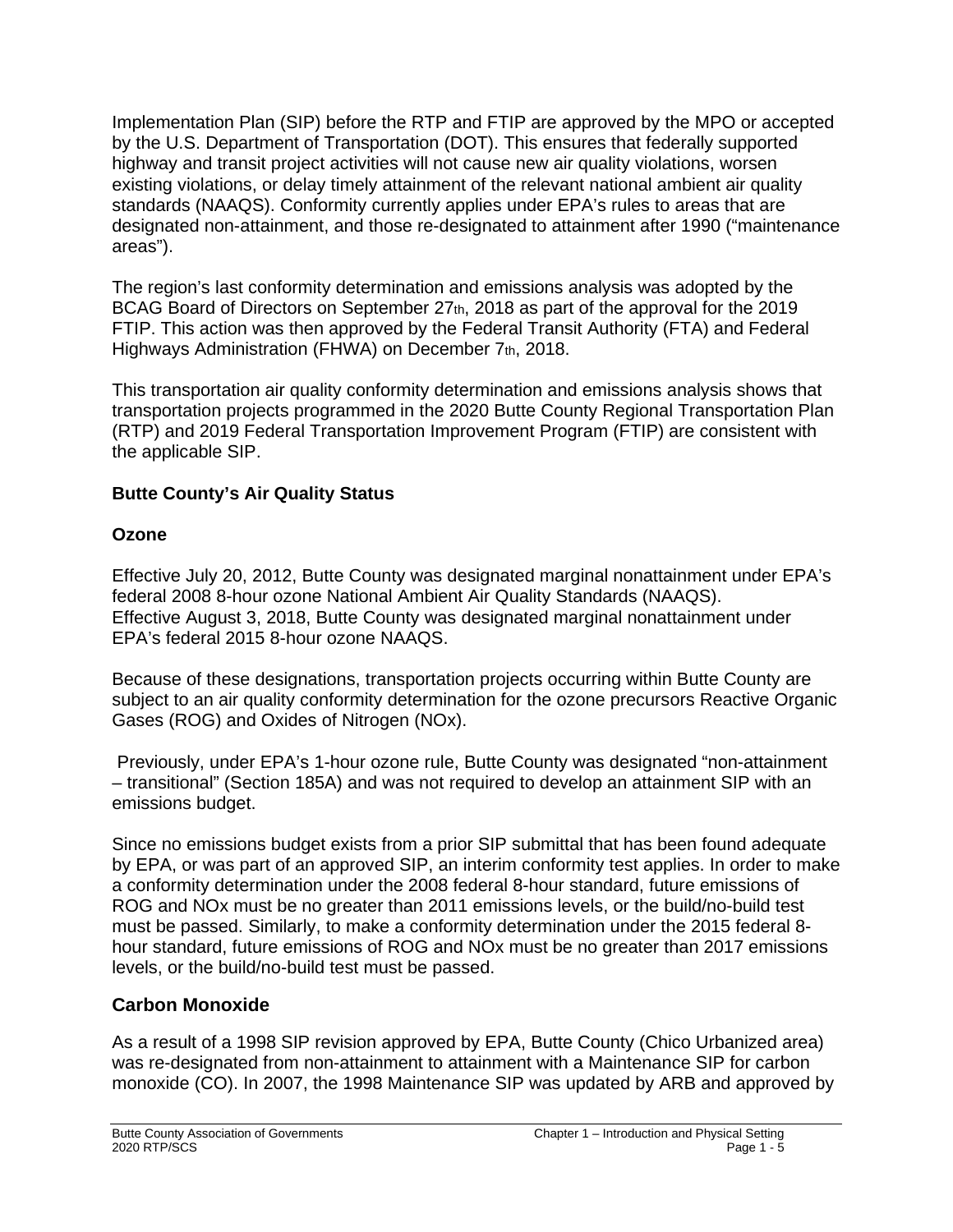EPA for the second decade of the maintenance period. In the BCAG area, transportation conformity requirements for CO ended June 1, 2018.

# **Fine Particulate Matter (PM2.5)**

As a result of a 2018 SIP revision approved by EPA, Butte County (Chico Urbanized area) was re-designated from non-attainment to attainment with a Maintenance SIP for fine particulate matter (PM2.5) under the EPA 2006 24-hour PM2.5 NAAQS.

As part of EPA's final action, the determination was made that contributions from motor vehicle emissions in the non-attainment area are insignificant. As a result of this finding, BCAG is no longer required to perform regional emissions analyses for either directly emitted PM2.5 or nitrogen oxides as part of future PM2.5 conformity determinations for the 2006 24-hour PM2.5 NAAQS for the Chico area.

The complete Air Quality Conformity Analysis and Determination is included as Appendix 1.

# **California Environmental Quality Act (CEQA)**

BCAG has determined that a supplemental program-level environmental impact report (SEIR) is required for the 2020 RTP/SCS pursuant to the requirements of the California Environmental Quality Act. A program EIR is described as an EIR which may by prepared on a series of actions that can be characterized as one large project and are related either: (1) geographically, (2) as logical parts in the chain of contemplated actions, (3) in connection with issuance of rules, regulations, plans or other general criteria to govern the conduct of a continuing program, or (4) as individual activities carried out under the same authorizing statutory or regulatory authority hand having generally similar ways. A program-level analysis SEIR *will be* prepared in accordance with the Public Resources Code sections relevant to CEQA and the CEQA Guidelines. The SEIR informs the decision-makers, agencies, and the public of the broad environmental effects of the proposed 2020 RTP/SCS project and will be used to evaluate subsequent projects and activities under the 2020 RTP/SCS.

## **Title VI**

Title VI of the Civil Rights Act of 1964 set a standard that authoritatively outlawed discrimination in the conduct of all federal activities. It reads as follows: "No person in the United States shall, on the ground of race, color, or national origin be excluded from participation in, be denied the benefits of, or be subjected to discrimination under any program or activity receiving Federal financial assistance." Although considerable progress has been made during the 1990's, individuals both inside and outside government are troubled by the high and adverse environmental impacts of private or governmental actions that fall disproportionately on populations protected by laws such as the civil rights act. The term "environmental justice" was created by people concerned that everyone within the United States deserves equal protection under the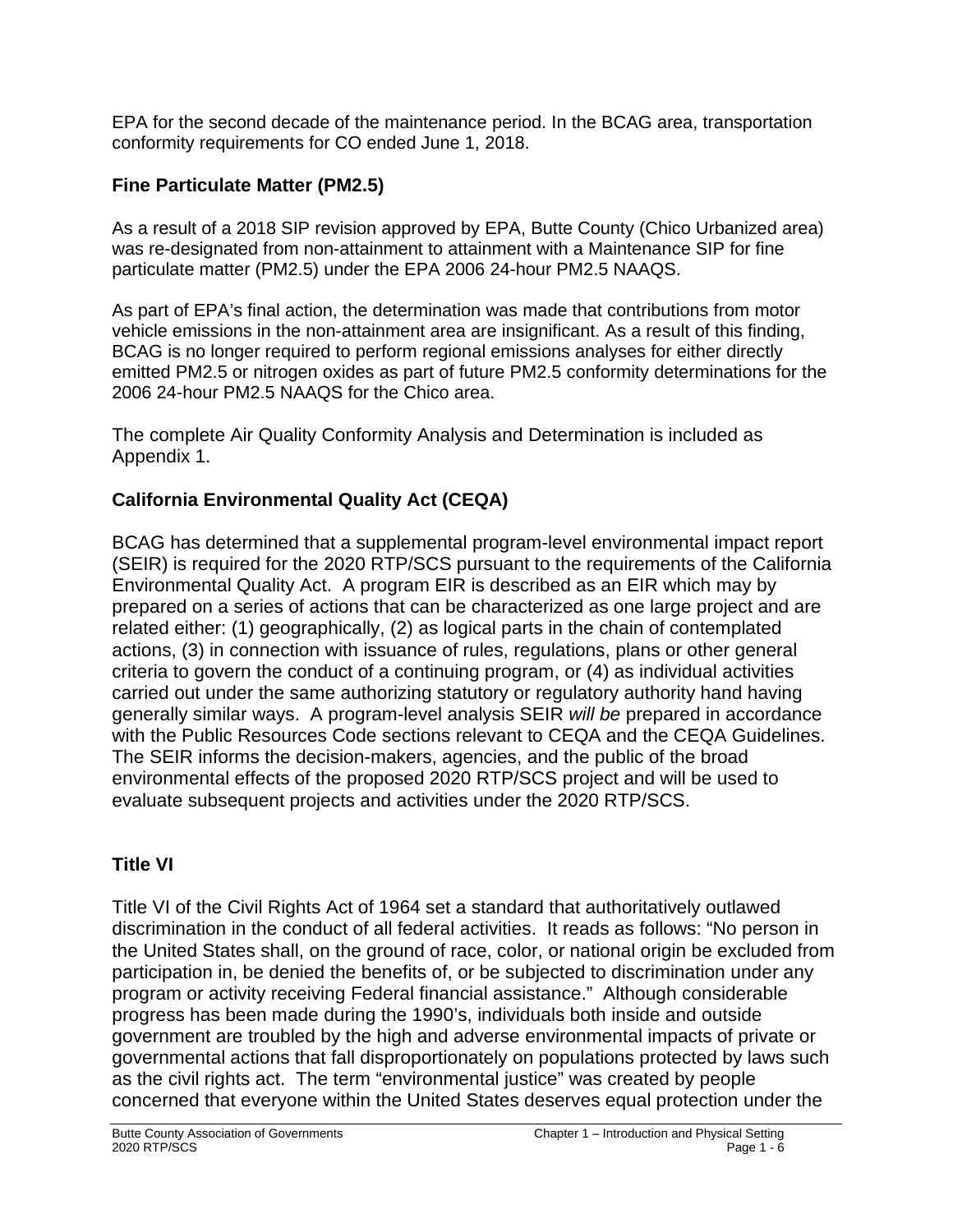county's laws. Executive Order 12898 issued in 1994, responded to this concern by organizing and explaining in detail the federal government's commitment to promote environmental justice. Each Federal agency was directed to review its procedures and to make environmental justice part of its mission by identifying and addressing the effects of all programs, policies, and activities on minority and low-income populations.

FHWA and FTA guidance on Environmental Justice (EJ) requires that the Metropolitan Planning Organization (MPO) ensure that traditionally underrepresented groups are engaged in the regional transportation planning process and demonstrate how their influence and feedback impacted development of the RTP/SCS. Further, the guidance also requires an evaluation of the adopted plan to ensure that there is no disparate negative impact borne by low-income or minority communities. FHWA and FTA have embraced the principles of environmental justice as a means toward improving the transportation decision-making process. There are three fundamental principles at the core of EJ:

- To avoid, minimize, or mitigate disproportionately high and adverse human health and environmental effects, including social and economic effects, on minority populations and low-income populations.
- To ensure the full and fair participation by all potentially affected communities in the transportation decision-making process.
- To prevent the denial of, reduction in, or significant delay in the receipt of benefits by minority and low-income populations.

Environmental Justice is applicable at the project level when project sponsors are proposing to build a new project in a local community and federal funds are involved. Unfortunately, neither Title VI nor Executive Order 12898 prescribes the specific methods and process for ensuring environmental justice in transportation planning.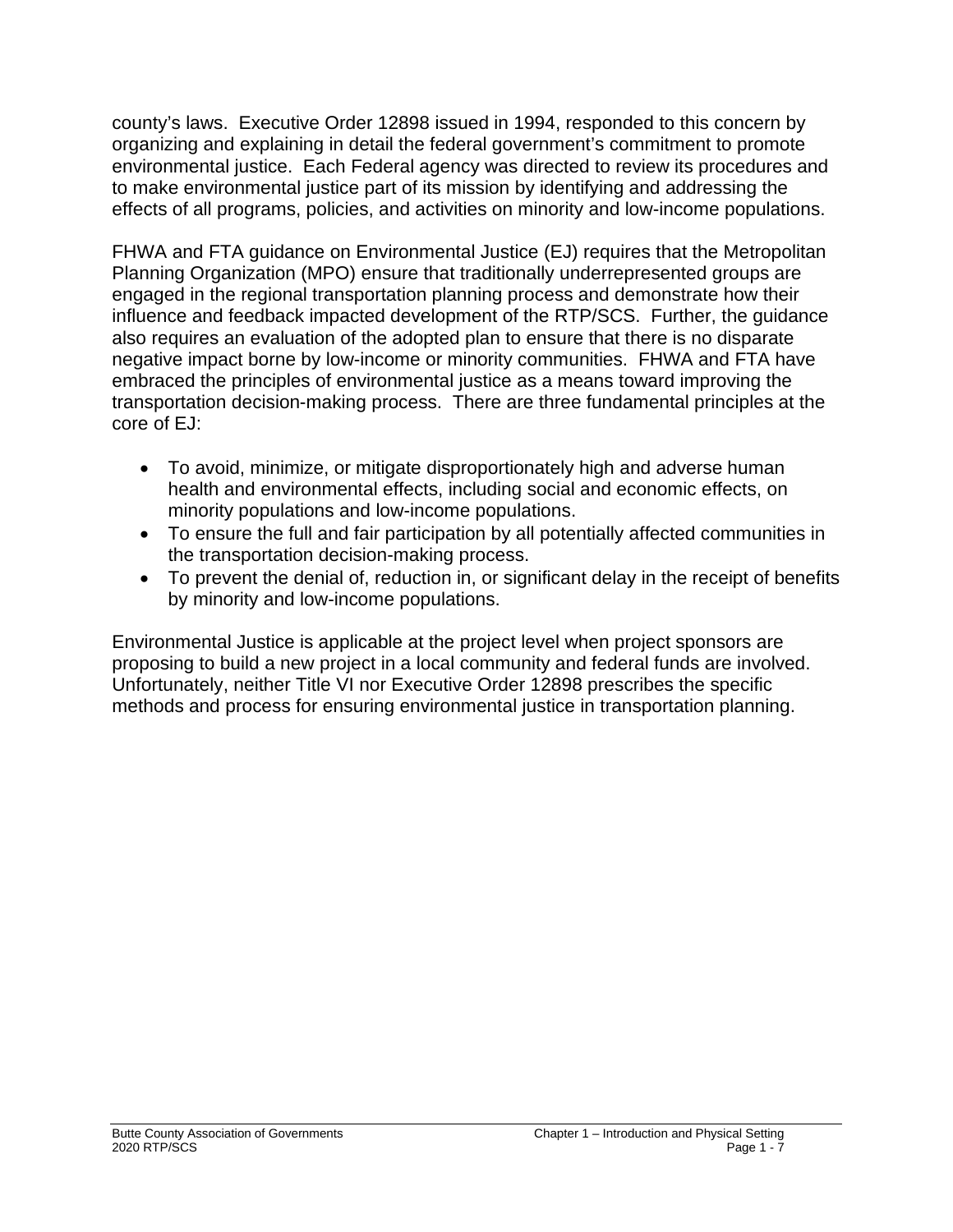# **PHYSICAL SETTING**

Butte County encompasses approximately 1,665 square miles in north central California (Figure 1-1). The western part of the county is located in the northern Sacramento Valley, while the eastern portion extends into the foothills of the Cascade and Sierra Nevada Mountain Ranges. Elevations range from 50 feet above sea level at Butte Sink along the Sacramento River at the southwest portion of the county, to 7,087 feet above sea level at Humboldt Summit near the county's northeastern border.

Butte County has five incorporated cities which range from small farming communities to regional urban centers. The Cities of Biggs and Gridley are located about five miles apart in the valley area in the southwest portion of the county, while the City of Chico is located further north in the western valley area. The City of Oroville, the County seat, is located along the Feather River in the southern portion of the county, and the Town of Paradise is on a ridge in the foothills near the center of the county (Figure 1-2).

Numerous unincorporated communities also dot Butte County. Feather Falls, Berry Creek, and Brush Creek are in the foothills in the southeastern portion of the county, while Paradise Pines, Magalia, Stirling City, Forest Ranch, Cohasset, and Butte Meadows are in the foothills in the northeastern area. The western portion of the valley includes the communities of Dayton, Durham, Nelson, and Richvale, with Palermo, Honcut, Cherokee and Forbestown further to the east (Figure 1-2).

Butte County is home to five local Native American Rancherias. These include Berry Creek Rancheria of Maidu Indians of California, Mechoopda India Tribe of the Chico Rancheria, Enterprise Rancheria Estom Yumeka Maidu, Mooretown Rancheria and KonKow Valley Band of Maidu Indians. The location of these Rancherias is also included as part of Figure 1-2.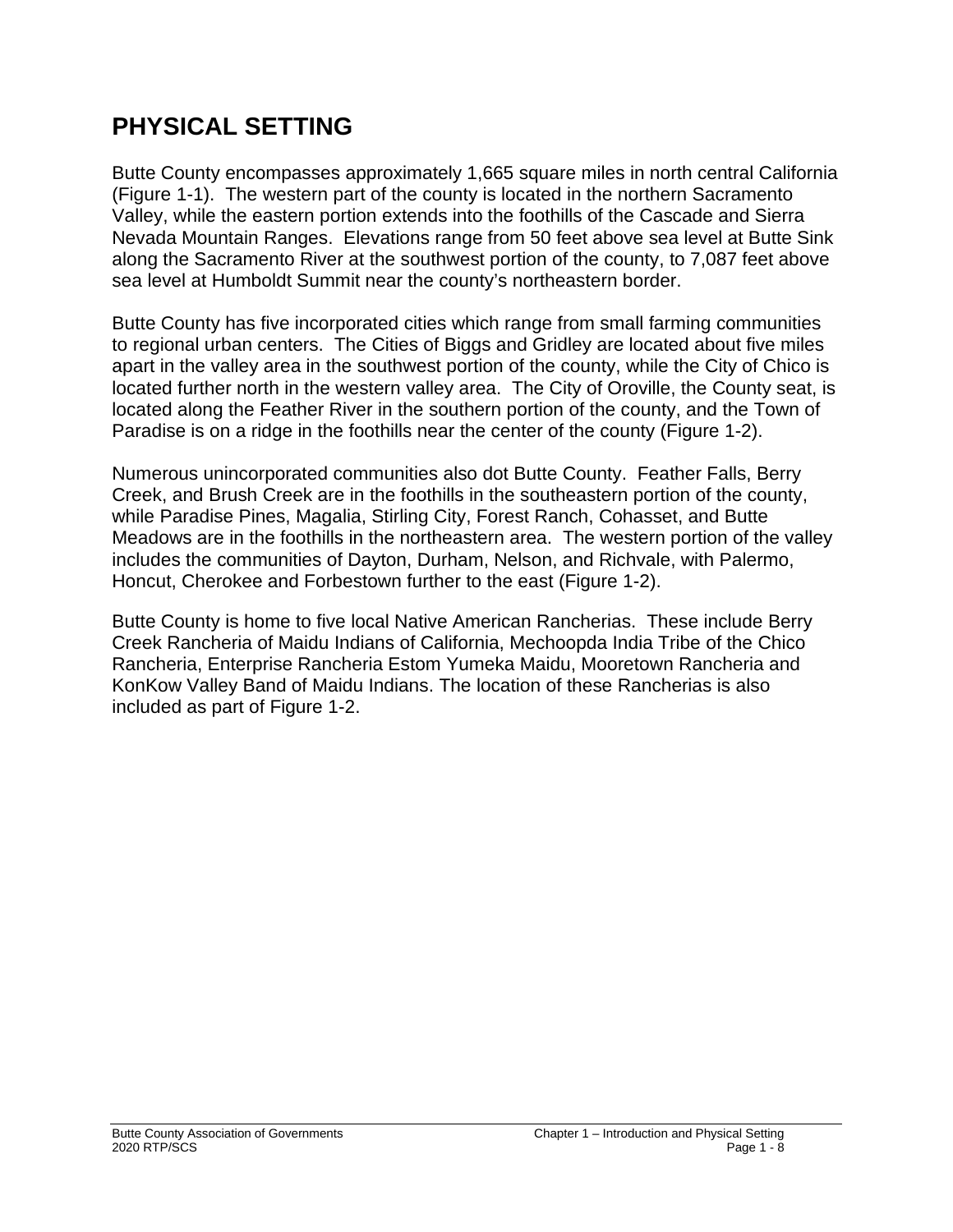**Figure 1-1 Butte County Location Map**